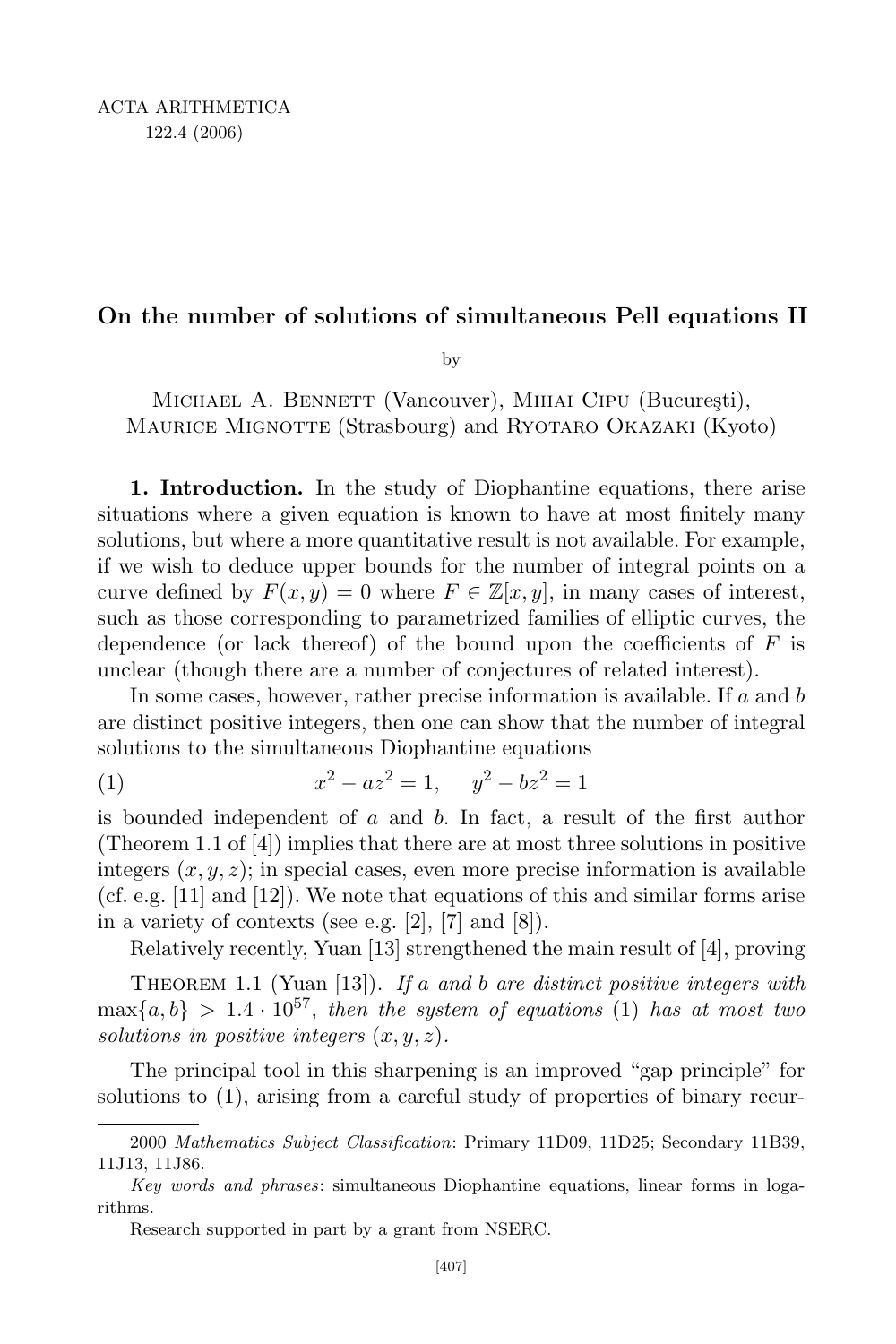rence sequences. In this paper, we will apply the arguments of [4] and [13], in conjunction with a new gap principle from unpublished work of the fourth author, to prove

THEOREM 1.2. If a and b are distinct positive integers, then the system of equations (1) has at most two solutions in positive integers  $(x, y, z)$ .

As we shall see later, there exist infinitely many pairs  $(a, b)$  for which (1) has precisely two such positive solutions, whereby the stated bound is sharp. Further, let us note that this theorem supersedes the main result of [5] (which itself depends upon hitherto unpublished work of Voutier).

The organization of this paper is as follows. We begin by stating a pair of results which enable us to ensure that solutions to (1) are not too close together (in height). In the remainder of the paper, we combine these with lower bounds for linear forms in (three) complex logarithms, an inequality derived from the hypergeometric method of Thue and Siegel, elementary arguments, and a number of reasonably routine computations, to complete the proof of Theorem 1.2.

This paper actually arose from independent work of Bennett and Okazaki, and of Cipu and Mignotte; it is essentially the former. While the details of these differ somewhat, we feel that they are similar enough to warrant joint publication. We will attempt to indicate, as we proceed, where the proof of Cipu and Mignotte differs from that presented here; an expanded version of this other proof can be found in [6].

Arguments similar to those given in this paper may be applied to sharpen various related results (on other families of simultaneous quadratic equations), such as those in Yuan [14]. We will not undertake this here.

**2. Gap principles.** Let us assume, here and henceforth, that  $b > a$ are positive nonsquare integers. We begin by noting that if  $(x_i, y_i, z_i)$  is a positive solution to (1), then we may write

(2) 
$$
z_i = \frac{\alpha^{j_i} - \alpha^{-j_i}}{2\sqrt{a}} = \frac{\beta^{k_i} - \beta^{-k_i}}{2\sqrt{b}}
$$

where  $\alpha$  and  $\beta$  correspond to the fundamental solutions to the equations  $x^2 - az^2 = 1$  and  $y^2 - bz^2 = 1$  respectively (i.e. the fundamental units in  $\mathbb{Q}(\sqrt{a})$  or  $\mathbb{Q}(\sqrt{b})$ , or small powers thereof) and  $j_i$  and  $k_i$  are positive integers. As noted in [13], we may assume, without loss of generality, that  $a = m^2 - 1$ and  $b = n^2 - 1$  with  $n > m > 1$  integers (and hence that  $\alpha = m + \sqrt{m^2 - 1}$ and  $\beta = n + \sqrt{n^2 - 1}$ . Let us suppose that (2) holds for  $1 \le i \le 3$  where  $1 = j_1 < j_2 < j_3$  (since we assume  $a = m^2 - 1$ ,  $b = n^2 - 1$ , we have  $z_1 = 1$ ).

In this section, we provide a pair of results which ensure that solutions to (1) cannot lie too "close together". The first of these follows immediately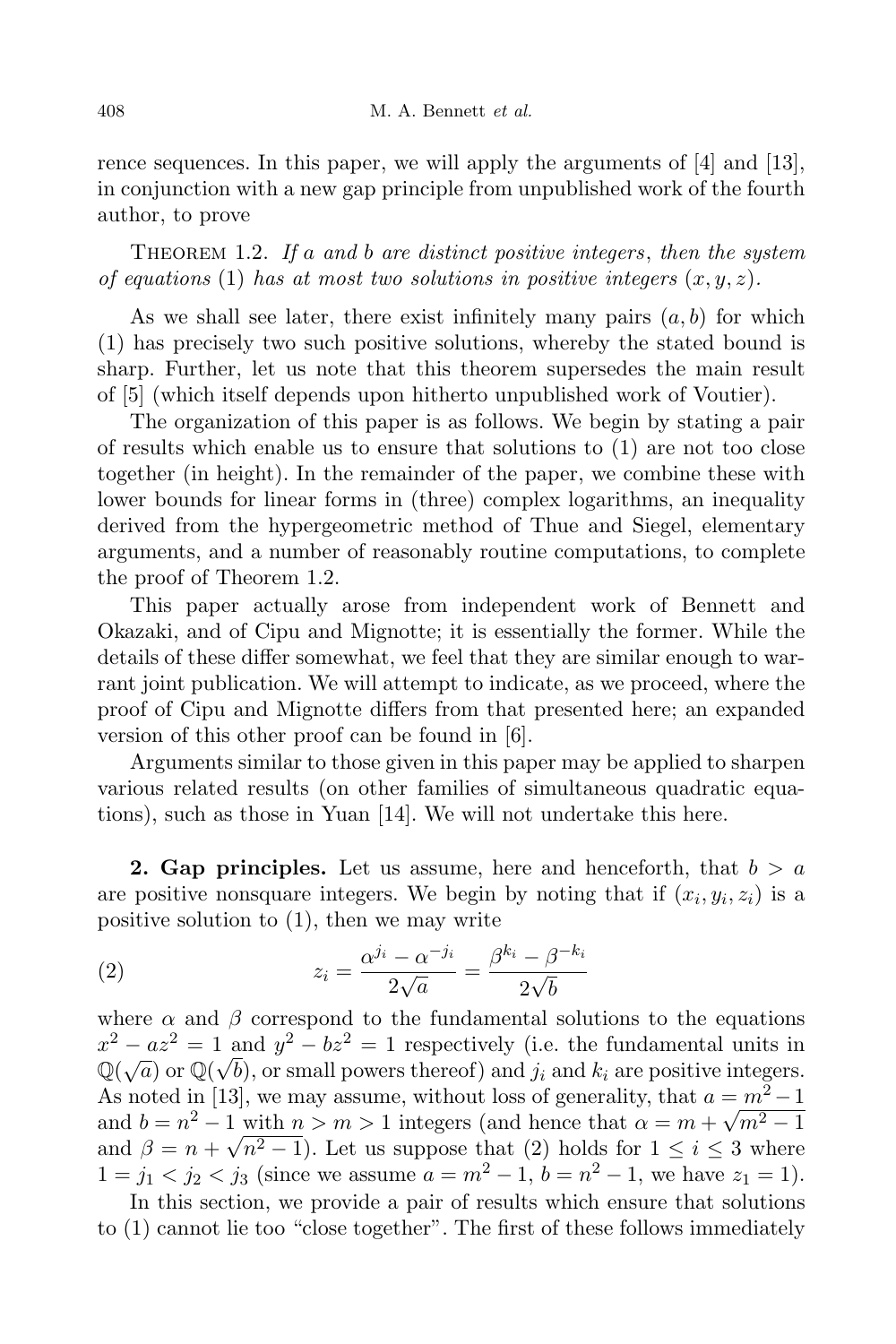from Lemmata 2.2, 2.4 and the proofs of Lemmata 2.6 and 2.7 of [13]. We note that these lemmata, while correct as stated in [13], have proofs which, in a number of cases, are in need of serious repair. For details, we direct the reader to [6].

LEMMA 2.1 (Yuan [13]). Suppose that a and b are distinct, nonsquare positive integers such that there exist three positive solutions  $(x_1, y_1, z_1)$ ,  $(x_2, y_2, z_2)$  and  $(x_3, y_3, z_3)$  to (1) with corresponding j<sub>i</sub> satisfying j<sub>1</sub> < j<sub>2</sub> < j<sub>3</sub>. Then there exists a positive integer q such that either

(i) 
$$
j_3 = qj_2
$$
 with  $q \ge z_2$ , or

(ii) 
$$
j_3 = 2qj_2 \pm 1
$$
, with  $q \ge \begin{cases} n/m & \text{if } k_2 = 2, \\ \sqrt{z_2}/n & \text{if } k_2 \text{ is odd,} \\ \sqrt{z_2}/n & \text{if } k_2 \ge 4 \text{ is even.} \end{cases}$ 

Further,  $k_2 \neq 3$ .

To apply this result later, it will be helpful to note that

(3) 
$$
z_2 = \frac{\beta^{k_2} - \beta^{-k_2}}{2\sqrt{n^2 - 1}} \ge 2n\beta^{k_2 - 2}.
$$

For certain "small" values of  $(j_2, k_2)$  we will eschew Lemma 2.1 in favor of the following result, which provides a more analytic gap principle, reminiscent of Lemma 2.2 of [4]. Though it usually gives weaker bounds than Lemma 2.1, it yields an improvement precisely in the few cases that represent the majority of our computations.

LEMMA 2.2. Suppose that a and b are distinct, nonsquare positive integers such that there exist three positive solutions  $(x_1, y_1, z_1), (x_2, y_2, z_2)$  and  $(x_3, y_3, z_3)$  to (1) with corresponding  $\alpha$ ,  $\beta$ ,  $j_i$  and  $k_i$  satisfying  $j_1 < j_2 < j_3$ (whence  $k_1 < k_2 < k_3$ ). Then

$$
j_3 - j_2 > 2j_1k_1 \log(\beta)(\alpha^{2j_1} - 1).
$$

*Proof.* From our suppositions, we have three points

$$
(t_i, u_i) = (j_i \log(\alpha), k_i \log(\beta)) \quad (1 \le i \le 3)
$$

on the curve

(4) 
$$
\sinh(u) = \sqrt{b/a} \sinh(t).
$$

Since  $b > a$  by assumption, we see that  $u > t$  and, taking logarithms,

$$
u - t = \log\left(\frac{1 - e^{-2t}}{1 - e^{-2u}}\right) + \frac{1}{2}\log(b/a),
$$

whereby, from calculus,

(5) 
$$
\frac{-1}{e^{2t}-1} < u - t - \frac{1}{2}\log(b/a) < 0.
$$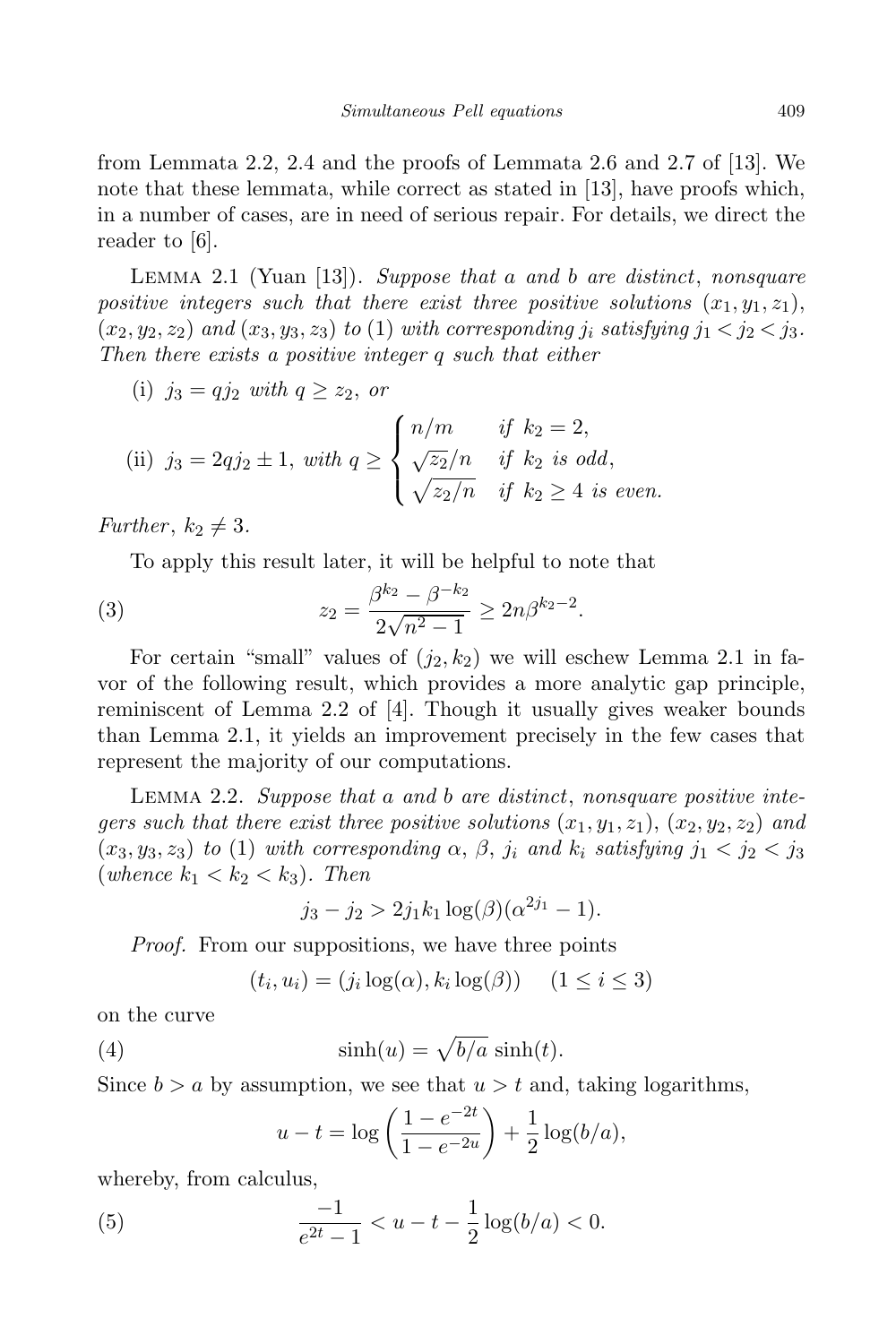Since

$$
u = \sinh^{-1}(\sqrt{b/a}\, \sinh(t))
$$

is an analytic solution to (4), we may implicitly differentiate (4) to find that

(6) 
$$
\frac{du}{dt}\cosh(u) = \sqrt{b/a}\cosh(t),
$$

whereby

(7) 
$$
\frac{du}{dt} = \sqrt{\frac{(b/a)(\sinh^2(t) + 1)}{\sinh^2(u) + 1}} = \sqrt{\frac{\sinh^2(t) + 1}{\sinh^2(t) + a/b}} > 1.
$$

Similarly, implicitly differentiating (6) yields

$$
\frac{d^2u}{dt^2}\cosh(u) + \left(\frac{du}{dt}\right)^2\sinh(u) = \sqrt{b/a}\,\sinh(t) = \sinh(u)
$$

and so

(8) 
$$
\frac{d^2u}{dt^2} = \left(1 - \left(\frac{du}{dt}\right)^2\right)\tanh(u) < 0.
$$

The Mean Value Theorem, together with inequalities (7) and (8), thus implies that

$$
0 < \frac{u_2 - u_1}{t_2 - t_1} - \frac{u_3 - u_2}{t_3 - t_2} < \frac{u_2 - u_1}{t_2 - t_1} - 1.
$$

On the other hand, from (5) and (7),

$$
0 < -u_2 + t_2 + \frac{1}{2}\log(b/a) < -u_1 + t_1 + \frac{1}{2}\log(b/a) < \frac{1}{e^{2t_1} - 1},
$$

whereby

$$
0 < (u_2 - u_1) - (t_2 - t_1) < \frac{1}{e^{2t_1} - 1}
$$

and so

$$
0 < \frac{u_2 - u_1}{t_2 - t_1} - \frac{u_3 - u_2}{t_3 - t_2} < \frac{1}{(t_2 - t_1) \left(e^{2t_1} - 1\right)}.
$$

It follows that

$$
0 < \frac{k_2 - k_1}{j_2 - j_1} - \frac{k_3 - k_2}{j_3 - j_2} < \frac{1}{(j_2 - j_1) \log(\beta)(\alpha^{2j_1} - 1)}.
$$

Writing

$$
\Delta = \begin{vmatrix} k_2 - k_1 & k_3 - k_2 \\ j_2 - j_1 & j_3 - j_2 \end{vmatrix},
$$

we thus have

$$
j_3 - j_2 > \Delta(\alpha^{2j_1} - 1) \log(\beta) > 0.
$$

To complete the proof of Lemma 2.2, we need only show that  $\Delta \geq 2j_1k_1$ . Since the arguments of [4] (see page 193) imply that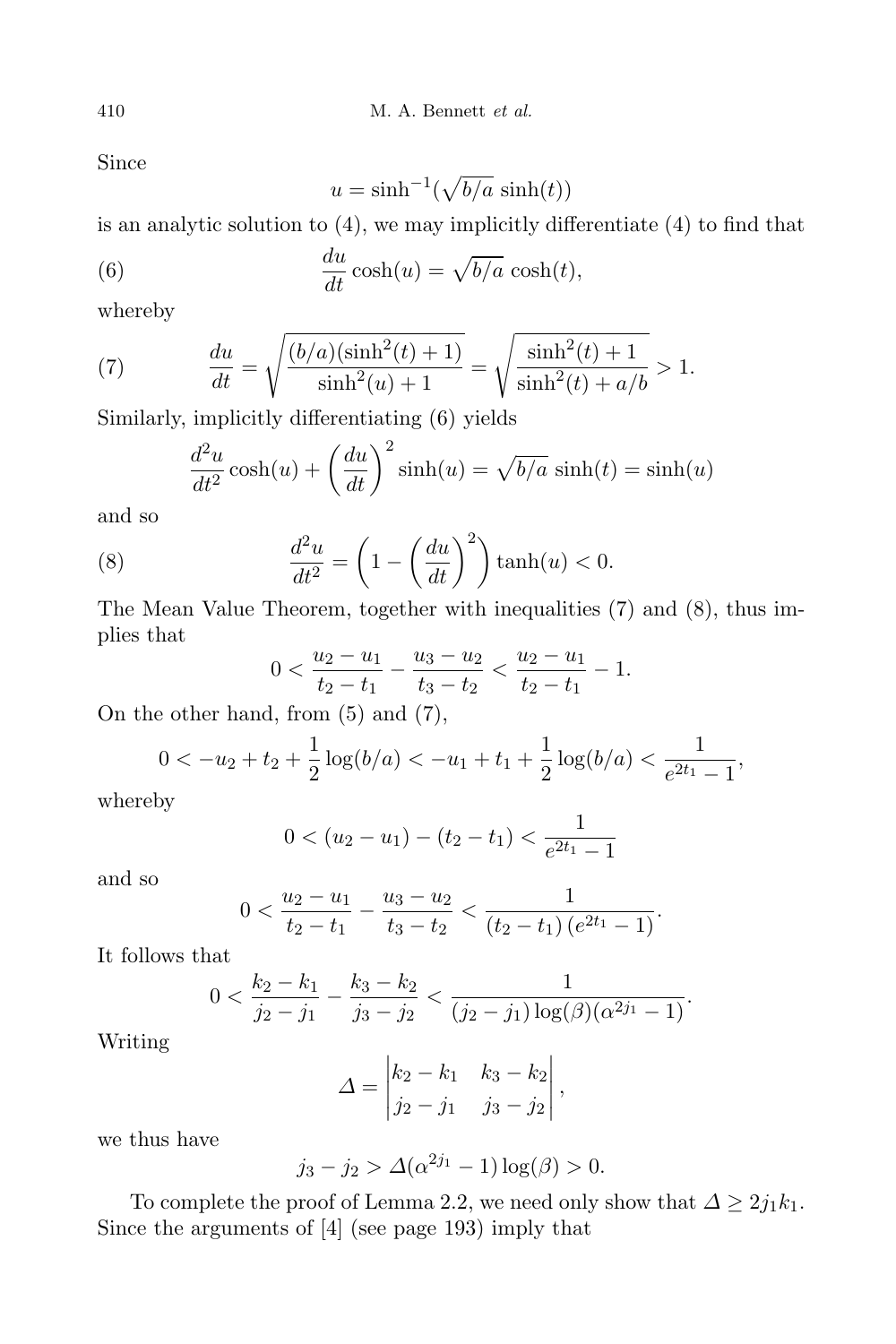$$
j_3 \equiv j_2 \equiv 0 \pmod{j_1}, \quad k_3 \equiv k_2 \equiv 0 \pmod{k_1},
$$

it follows, upon expanding

$$
x_2 + (z_2/z_1)\sqrt{az_1^2} = (x_1 + \sqrt{az_1^2})^{j_2/j_1}
$$

by the binomial theorem and noting that  $x_1$  and  $az_1^2$  have opposite parities, that

 $z_2/z_1 \equiv i_2/i_1 \pmod{2}$ .

Similarly, we may demonstrate the congruence

 $z_2/z_1 \equiv k_2/k_1 \pmod{2}$ 

and thus conclude that

$$
(9) \t j_2/j_1 \equiv k_2/k_1 \pmod{2}.
$$

Arguing in a like manner gives

$$
j_3/j_1 \equiv k_3/k_1 \pmod{2},
$$

and hence

$$
\frac{\Delta}{j_1 k_1} = \begin{vmatrix} \frac{k_2}{k_1} - 1 & \frac{k_3}{k_1} - \frac{k_2}{k_1} \\ \frac{j_2}{j_1} - 1 & \frac{j_3}{j_1} - \frac{j_2}{j_1} \end{vmatrix}
$$

is a positive even integer. This completes the proof of Lemma 2.2.

3. Linear forms in logarithms. The final ingredient we require to prove Theorem 1.2 is the following lower bound for linear forms in logarithms of algebraic numbers, due to Matveev; here we have specialized Corollary 2.3 of [10] to the case where the algebraic numbers in question lie in a totally real field. In what follows,  $h(\gamma)$  denotes the logarithmic Weil height of an algebraic number  $\gamma$ . We note that the approach of the second and third authors differs from that given in this paper, by appealing to recent more refined estimates, specialized to the case of three logarithms. Had we employed these sharpened bounds here, our later computations would have been reduced.

PROPOSITION 3.1 (Matveev [10]). Suppose that  $K$  is a number field with  $\mathbb{K} \subset \mathbb{R}$  and  $D = [\mathbb{K} : \mathbb{Q}]$ . Let  $b_i \in \mathbb{Z}, \alpha_i \in \mathbb{K}^*$  for  $1 \leq i \leq n$ , and suppose that  $[\mathbb{K}(\sqrt{\alpha_1}, \ldots, \sqrt{\alpha_n}) : \mathbb{K}] = 2^n.$ 

If we define

$$
B=\max\{|b_1|,\ldots,|b_n|\}
$$

and suppose that

 $A_i \geq \max\{Dh(\alpha_i), |\log(\alpha_i)|\}$ 

for  $1 \leq j \leq n$ , then if

$$
\Lambda = b_1 \log(\alpha_1) + \cdots + b_n \log(\alpha_n) \neq 0,
$$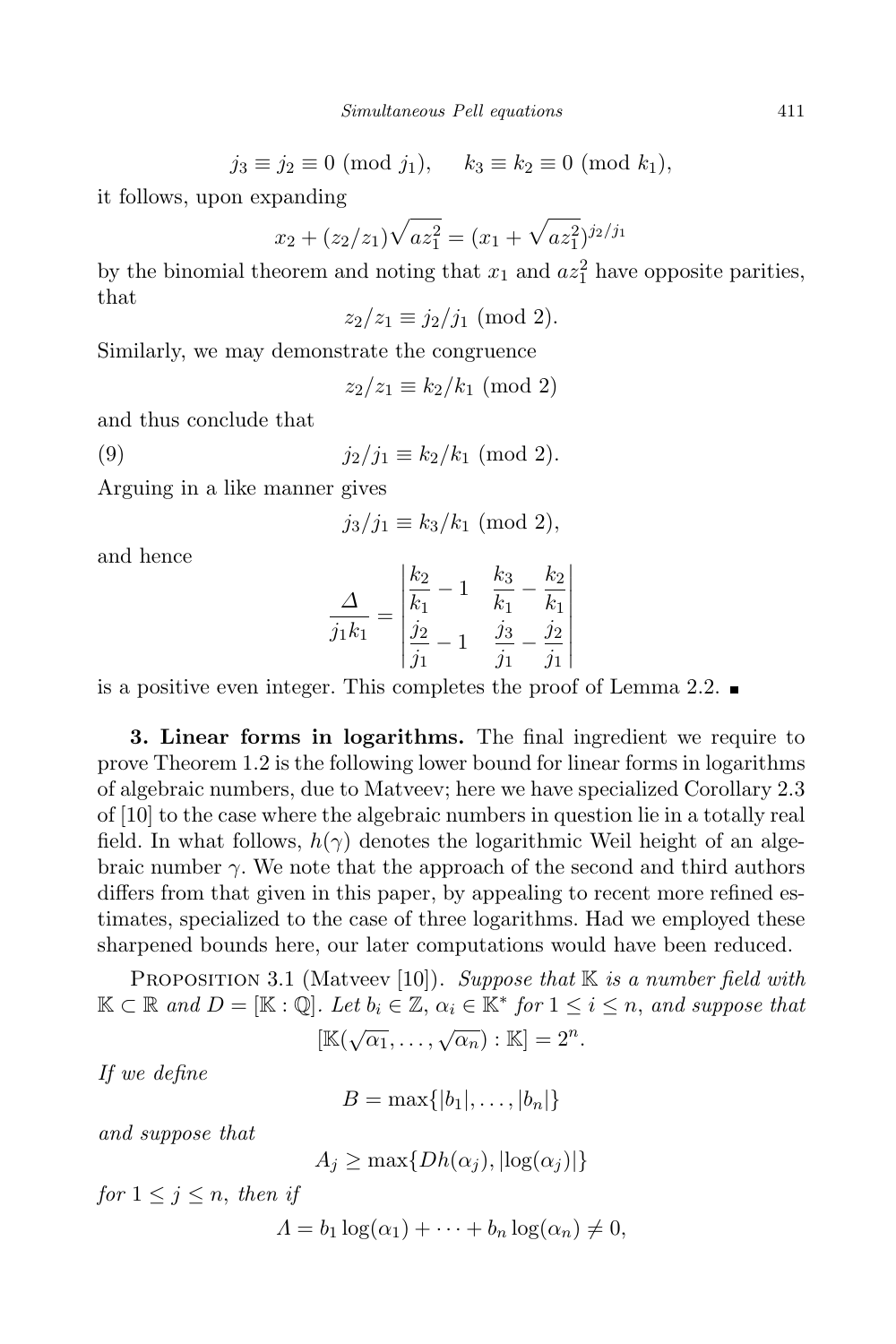we have

$$
\log(|A|) > -C(n)D^2 A_1 \cdots A_n \log(eD) \log(eB)
$$

where

$$
C(n) = \min\left\{\frac{e}{2} 30^{n+3} n^{4.5}, 2^{6n+20}\right\}.
$$

In our situation, we take

$$
\Lambda = \log(\sqrt{b/a}) + j_3 \log(\alpha) - k_3 \log(\beta)
$$

and hence (see displayed equation (6) of Yuan [13]) have

(10) 
$$
\log(\Lambda) < -2j_3 \log(\alpha) + \log\left(\frac{\alpha^2}{\alpha^2 - 1}\right).
$$

Applying Proposition 3.1, we may, via Lemma 2.5 of [13], assume that  $D = 4$ and take

 $A_1 = 2\log(n^2 - 1) < 4\log(\beta), \quad A_2 = 2\log(\beta), \quad B = j_3.$ 

We thus conclude that

$$
\log(\Lambda) > -8.5 \cdot 10^{13} \log(\alpha) \log^2(\beta) \log(ej_3).
$$

Combining this with (10) thus implies that

$$
\frac{j_3}{\log(ej_3)} < 4.25 \cdot 10^{13} \log^2(\beta) + 0.5 \log\left(\frac{\alpha^2}{\alpha^2 - 1}\right) \log(\alpha)^{-1} \log(ej_3)^{-1}
$$

and hence

(11) 
$$
\frac{j_3}{\log(ej_3)} < 4.26 \cdot 10^{13} \log^2(\beta),
$$

where the last inequality is a consequence of the fact that

 $\beta > \alpha \geq 2 + \sqrt{3}.$ 

**4. The case**  $k_2 = 2$ . We are now in a position to begin the proof of Theorem 1.2. Let us first suppose that  $k_2 = 2$  (as mentioned previously, we may assume that  $j_1 = k_1 = 1$ . From (9) we deduce the existence of an integer  $l > 1$  such that  $j_2 = 2l$ . It follows, if  $a = m^2 - 1$  and  $b = n^2 - 1$ , that

$$
n = n(l, m) = \frac{\alpha^{2l} - \alpha^{-2l}}{4\sqrt{m^2 - 1}},
$$

and hence, in these cases, that equations (1) have in fact two solutions, given by

$$
(x_1, y_1, z_1) = (m, n(l, m), 1),
$$
  

$$
(x_2, y_2, z_2) = \left(2n(l, m)m - \frac{n(l, m)}{m} - \frac{n(l - 1, m)}{m}, 2n(l, m)^2 - 1, 2n(l, m)\right).
$$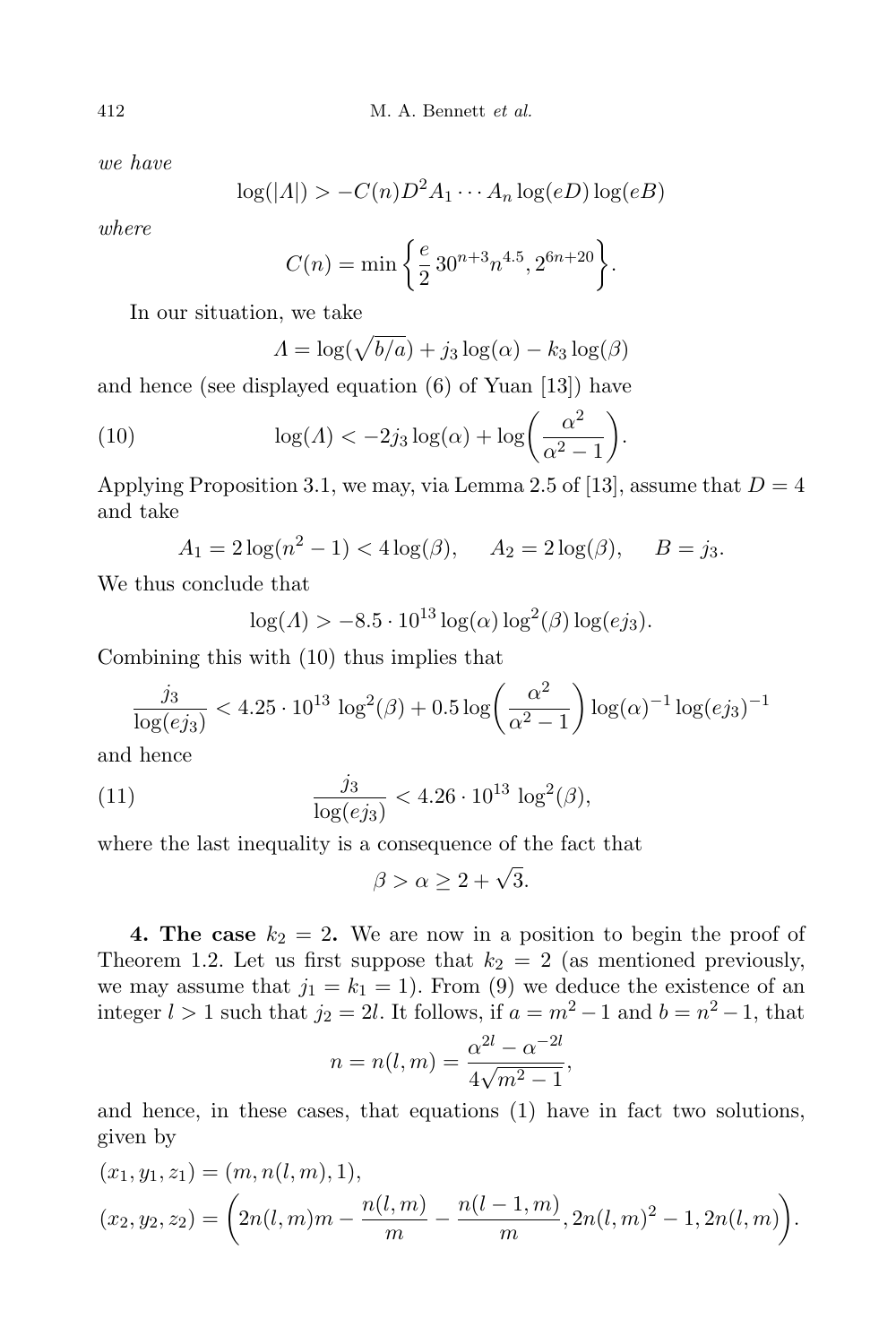We note that m is readily seen to divide  $n(l, m)$  for all l, whence this second solution is in fact integral.

If we have  $l = 2$ , then combining Lemma 2.2 with inequality (11) implies that  $m < 1.168 \cdot 10^8$ . For larger values of l, Lemma 2.1 and (11) together yield the inequalities

|      | $l = 3 \quad m \le 12583$ | $l=8$                    | $m \leq 8$ |
|------|---------------------------|--------------------------|------------|
|      | $l = 4 \quad m \leq 398$  | $l=9$                    | $m \leq 5$ |
| (12) | $l = 5$ $m < 72$          | $l = 10 \qquad m \leq 4$ |            |
|      | $l = 6$ $m < 26$          | $l = 11$ $m < 3$         |            |
|      | $l = 7$ $m < 13$          | $12 < l < 15$ $m = 2$    |            |

If  $l \geq 16$ , we derive an immediate contradiction to the fact that  $m \geq 2$ .

To deal with the remaining pairs  $(m, n)$ , we note that, as in the argument leading to the displayed equation (12) of [4], we have

(13) 
$$
0 < \frac{j_{i+1} - j_i}{k_{i+1} - k_i} - \frac{\log(\beta)}{\log(\alpha)} < (\log(\alpha)(k_{i+1} - k_i)(\alpha^{2j_i} - 1))^{-1}.
$$

If  $k_2 = 2$ ,  $j_2 = 4$  and  $2 \le m < 1.168 \cdot 10^8$ , it follows from (11) that  $j_3 < 6.31 \cdot 10^{18}$ , whereby, from (13),  $k_3 < 2.11 \cdot 10^{18}$ . It follows that

$$
(\alpha^8 - 1) \log(\alpha) > 2 (k_3 - 2),
$$

at least provided  $m \geq 87$ , and hence, for such values of m,  $\frac{j_3-4}{k_3-2}$  $\frac{j_3-4}{k_3-2}$  is an (evenindexed) convergent in the infinite simple continued fraction expansion to  $\log(\beta)$  $\frac{\log(\beta)}{\log(\alpha)}$ , say  $\frac{j_3-4}{k_3-2} = \frac{p_t}{q_t}$  $\frac{pt}{qt}$ . Combining (13) with the inequality

$$
\left|\frac{\log(\beta)}{\log(\alpha)} - \frac{p_t}{q_t}\right| > \frac{1}{(a_{t+1} + 2)q_t^2}
$$

(see e.g. [9]; here,  $a_{t+1}$  denotes the  $(t+1)$ st partial quotient in the continued fraction expansion to  $\frac{\log(\beta)}{\log(\alpha)}$ , we deduce the existence of an integer t such that

$$
a_{t+1} > \frac{(\alpha^8 - 1)\log(\alpha)}{2.11 \cdot 10^{18}} - 2,
$$

while the corresponding convergent has  $q_t < 2.11 \cdot 10^{18}$ . A (long) calculation using Pari GP confirms that no such t exists, provided  $197 < m < 1.168 \cdot 10^8$ . For smaller values of  $m$ , occasionally this inequality is satisfied; checking all suitably small convergents to  $\frac{\log(\beta)}{\log(\alpha)}$  for  $87 \le m \le 197$  leads to no further solutions to (1) in these cases. Finally, if  $2 \leq m \leq 86$ , we may argue as in Baker and Davenport [3] (see also Anglin [1]). For fixed  $(a, b)$ , it is possible to algorithmically solve equation (1), via a bound like that given by Proposition 3.1, in conjunction with a result from computational Diophantine approximation, due to Baker and Davenport (essentially a precursor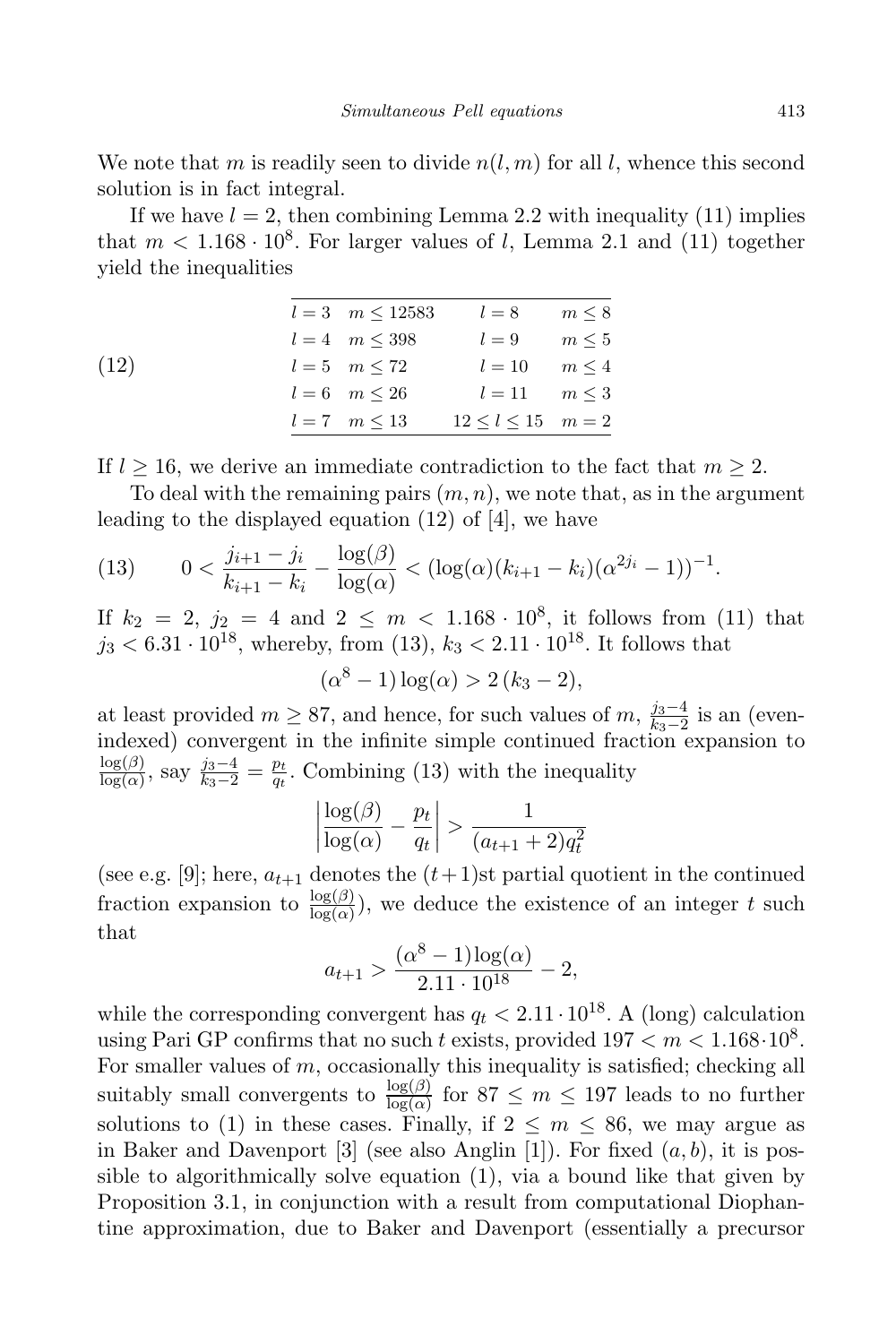to the  $L^3$  lattice basis reduction algorithm). Applying such arguments in a standard way completes the proof of Theorem 1.2, in case  $k_2 = 2$  and  $j_2 = 4$ . The cases with  $k_2 = 2$  and  $3 \leq l \leq 15$ , for m as in (12), are similar, though the computations required are much easier.

**5. The cases**  $4 \leq k_2 \leq 8$ . We will provide details for  $k_2 = 4$  and  $k_2 = 5$ ; the other values may be treated in a similar, computationally simpler fashion. Let us suppose first that  $k_2 = 4$  and  $j_2 = 6$ . In this case, Lemma 2.2 implies

(14) 
$$
j_3 \ge 2\log(\beta)(\alpha^2 - 1) + 6.
$$

Since we have, in general,

$$
\alpha^{j_2-1}>\frac{\alpha^2-1}{\alpha^2}\,\beta^{k_2-1},
$$

if we assume that  $m > 10^7$  (so that  $\alpha > 1.99 \cdot 10^7$ ), then

$$
\alpha > 0.99 \beta^{3/5}
$$

and so, from  $k_2 = 4$ ,  $j_2 = 6$  and (14),

$$
j_3 > 1.96\beta^{6/5} \log(\beta).
$$

Combining this with inequality (11) leads to the conclusion that  $\beta$  <  $5.32 \cdot 10^{13}$  and hence  $n < 2.67 \cdot 10^{13}$ . Since we have

$$
8n^3 - 4n = 32m^5 - 32m^3 + 6m,
$$

it follows that m is necessarily even, say  $m = 2m_1$ , whereby we may write

$$
2n^3 - n = 256m_1^5 - 64m_1^3 + 3m_1.
$$

If we define

$$
\theta = (128m_1^5)^{1/3},
$$

we may rewrite this as

$$
(\theta - 2^{4/5}3^{-1}\theta^{-1/5})^3 - \left(n - \frac{1}{6n}\right)^3 = \frac{7m_1}{6} - \frac{2}{27m_1} - \frac{1}{12n} + \frac{1}{216n^3}.
$$

We thus have  $\theta > n$  and hence a careful application of the Mean Value Theorem implies that

(15) 
$$
\{(128m_1^5)^{1/3}\} < \frac{1}{2m_1^{1/3}},
$$

where  $\{x\}$  denotes the fractional part of a real number x. Further, the upper bound upon  $n$  implies that

(16) 
$$
m_1 < 4.31 \cdot 10^7
$$
.

To deal with these remaining cases, for each positive integer  $m_1$  for which both (15) and (16) hold (we note that the great majority of values  $m_1$  in the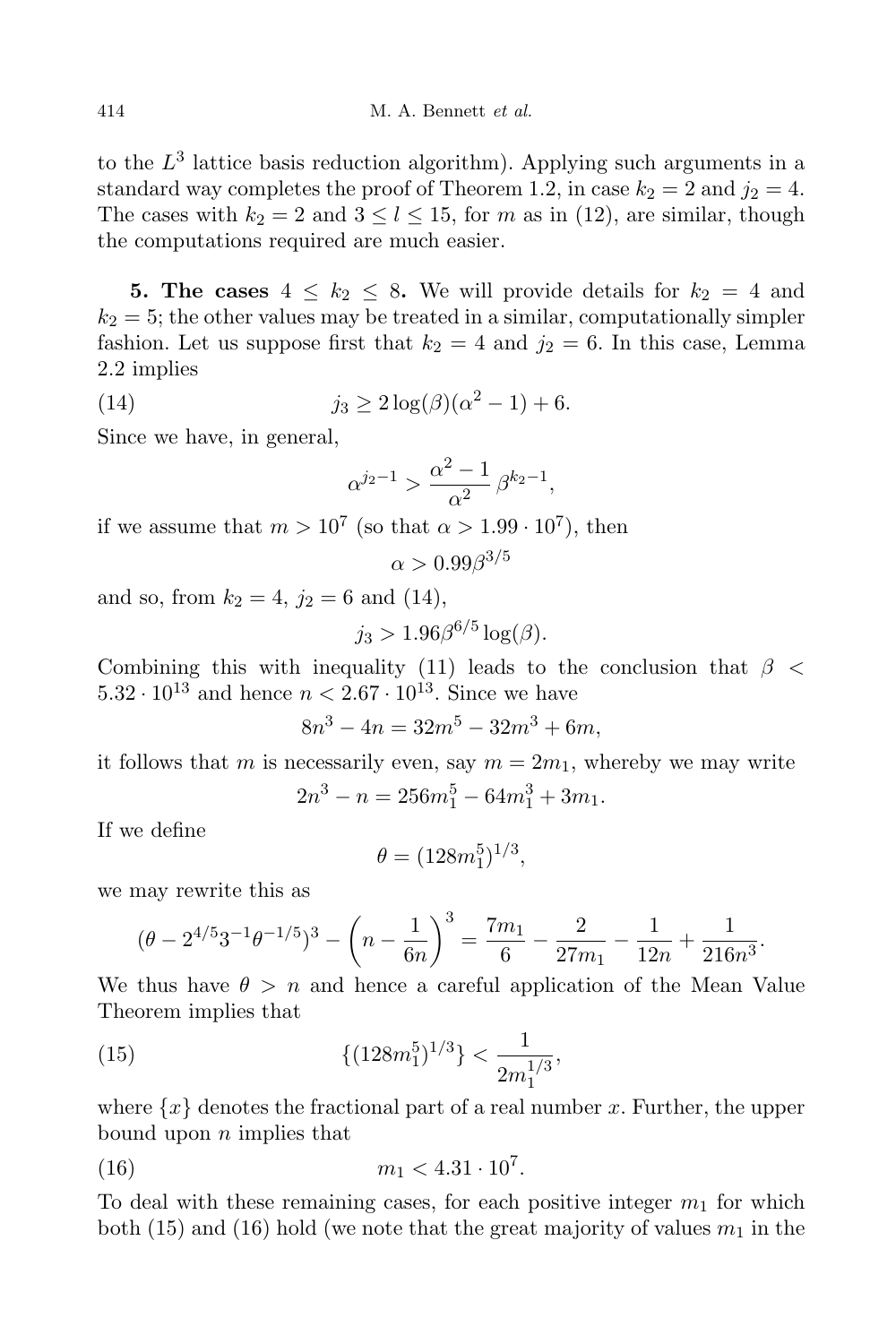range (16) fail to satisfy (15)), we use Pari GP to verify that the polynomial  $p(x) = 2x^3 - x - 256m_1^5 + 64m_1^3 - 3m_1$ 

is irreducible over  $\mathbb{Q}[x]$ , thus ensuring that it has no integral roots. This calculation, while tiresome, is not especially challenging.

Next, suppose that  $k_2 = 4$  and  $j_2 \geq 8$  is even (as noted earlier,  $k_2$  and  $j_2$ ) have the same parity). We apply Lemma 2.1 and inequality (3) to conclude that

$$
j_3 \ge 2\sqrt{2}\,\beta j_2 - 1.
$$

Comparing this with (11) and using the inequality

$$
m + \sqrt{m^2 - 1} = \alpha < \beta^{3/(j_2 - 1)},
$$

we thus conclude that  $2 \leq m \leq m_0$ , where:

| $j_2$ | $m_0$   | $j_2$ $m_0$ $j_2$ $m_0$ |     | $\frac{1}{2}$                                 | m <sub>0</sub> |
|-------|---------|-------------------------|-----|-----------------------------------------------|----------------|
|       |         |                         |     | 8 10695892 20 215 32 19 $44 \leq i_2 \leq 46$ | -6             |
| 10    |         |                         |     | 232377 22 119 34 15 $48 \leq i_2 \leq 50$     | -5             |
| 12    |         |                         |     | 20558 24 73 36 12 $52 \lt i_2 \lt 54$         | $\overline{4}$ |
| 14    |         |                         |     | 3862 26 48 38 10 $56 \leq j_2 \leq 64$        | -3             |
| 16    | 1138 28 |                         |     | 34 40 9 66 $\lt i_2 \lt 84$                   | $\overline{2}$ |
| 18    | 448 30  | 25 42                   | - 7 |                                               |                |

If  $j_2 > 84$ , we contradict  $m \geq 2$ . To complete the case  $k_2 = 4$ , we argue as for  $j_2 = 6$ ; each choice of  $j_2$  leads to an equation of the form

$$
8n^3 - 4n = f_{j_2}(m)
$$

where  $f_{j_2} \in \mathbb{Z}[x]$  has degree  $j_2 - 1$ , and  $m \leq m_0$ . Routine calculations show that no unexpected solutions to (1) accrue.

If  $k_2 = 5$ , then working modulo 4, we necessarily have  $j_2 \equiv 1 \pmod{4}$ and so  $j_2 \geq 9$ . If  $j_2 = 9$ , then

$$
16n4 - 12n2 + 1 = 256m8 - 448m6 + 240m4 - 40m2 + 1
$$

and so

$$
(128m4 - 112m2 + 11)2 - (32n2 - 12)2 = 96m2 - 23.
$$

On the other hand,

 $(128m^4 - 112m^2 + 11)^2 - (128m^4 - 112m^2 + 10)^2 = 256m^4 - 224m^2 + 21.$ Since

$$
0 < 96m^2 - 23 < 256m^4 - 224m^2 + 21
$$

for every integer  $m > 1$ , we thus have

 $128m^4 - 112m^2 + 10 < 32n^2 - 12 < 128m^4 - 112m^2 + 11,$ a contradiction.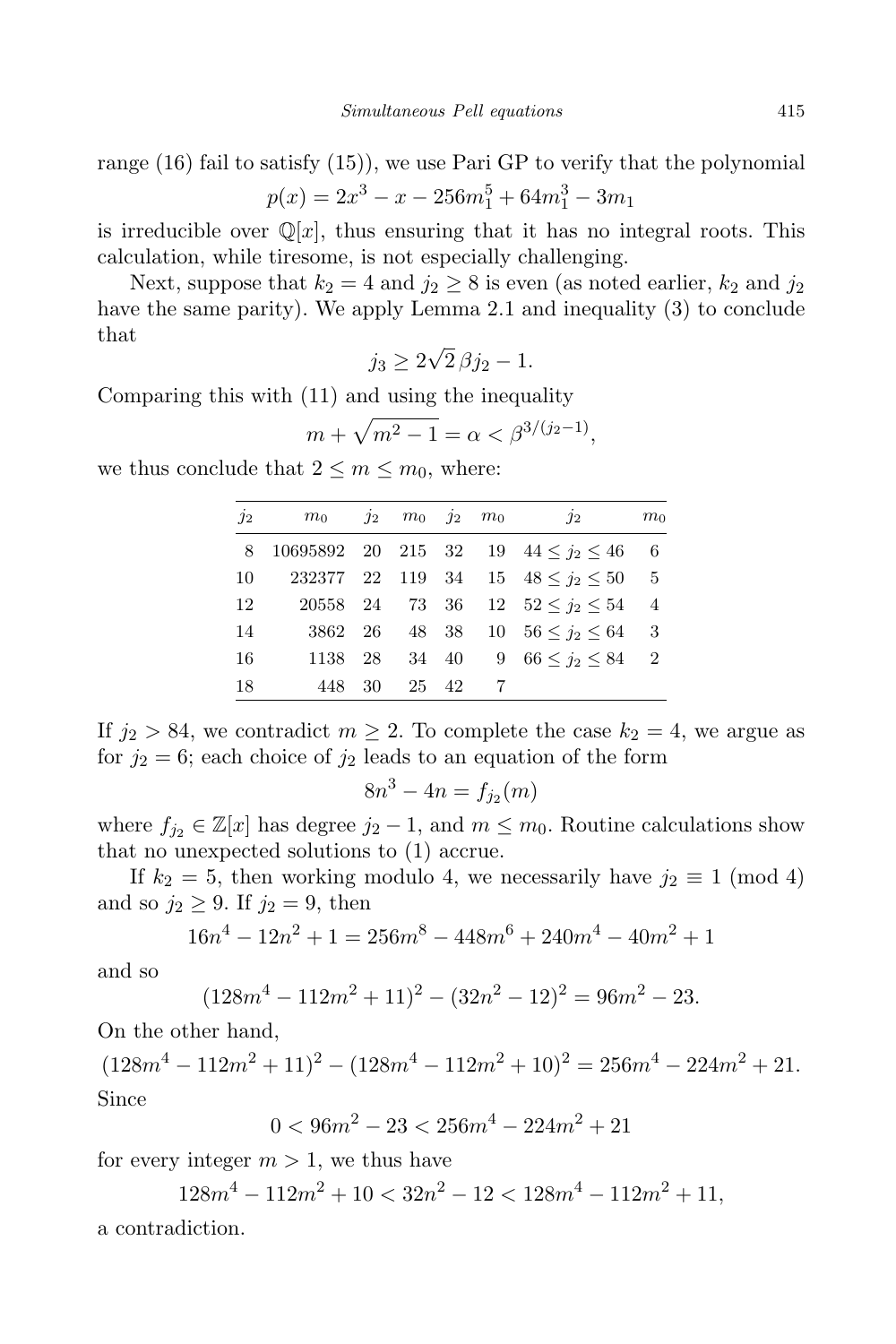If  $k_2 = 5$  and  $j_2 \ge 13$ , then from Lemma 2.1 we derive the inequality

$$
j_3 > 4\sqrt{4n^2 - 3} j_2 - 1,
$$

whereby, with (11) and  $\alpha < \beta^{4/(j_2-1)}$ , we find that  $m \leq m_0$ , for  $m_0$  as follows:

| $j_2$ |           | $m_0$ $i_2$ $m_0$ |    | $j_2$                          | m <sub>0</sub> |
|-------|-----------|-------------------|----|--------------------------------|----------------|
| 13    | 187577 37 |                   | 36 | 61                             | 6              |
| 17    | 7579 41   |                   | 23 | 65                             | 5              |
| 21    |           |                   |    | 1105 45 16 69 $\lt i_2 \lt 73$ | $\overline{4}$ |
| 25    |           |                   |    | 306 49 12 77 $\lt i_2 \lt 85$  | 3              |
| 29    | 122       | 53                |    | 9 89 $\lt j_2 \lt 117$         | $\overline{2}$ |
| 33    | 61        | - 57              |    |                                |                |

Again, if  $j_2 > 117$ , we conclude that  $m < 2$ , a contradiction. Calculations as in the case  $k_2 = 4$  complete the proof of Theorem 1.2 when  $k_2 = 5$ . Similar, computationally less intensive arguments apply for  $6 \leq k_2 \leq 8$ .

**6. The cases**  $k_2 \geq 9$ . To treat the remaining values of  $k_2$ , we will appeal to a result of the first author (Corollary 3.3 of [4]). In our situation, this implies the inequality

$$
k_3 < \left(\frac{7k_2^2 + 17k_2 - 32}{k_2^2 - 9k_2 + 8}\right) k_2 \le 86k_2,
$$

whereby, since  $k_2 \geq 9$ ,

(17) 
$$
\frac{k_3 - k_2}{k_2 - 1} < 85 + \frac{85}{k_2 - 1} < 97.
$$

On the other hand,  $k_2 \geq 9$  implies

$$
z_2 \ge 256n^8 - 448n^6 + 240n^4 - 40n^2 + 1,
$$

whence, from the fact that  $n \geq 3$ , Lemma 2.1 ensures the inequality

$$
j_3 > 780j_2 - 1
$$

and so

(18) 
$$
\frac{j_3 - j_2}{j_2 - 1} > 779.
$$

From (13) with  $i = 1$  and  $i = 2$ , we have

$$
\left|\frac{j_3 - j_2}{k_3 - k_2} - \frac{j_2 - 1}{k_2 - 1}\right| < (\log(\alpha)(k_2 - 1)(\alpha^2 - 1))^{-1}
$$

and so

$$
\left|\frac{j_3-j_2}{j_2-1}-\frac{k_3-k_2}{k_2-1}\right| < (\log(\alpha)(j_2-1)(\alpha^2-1))^{-1}\bigg(\frac{k_3-k_2}{k_2-1}\bigg).
$$